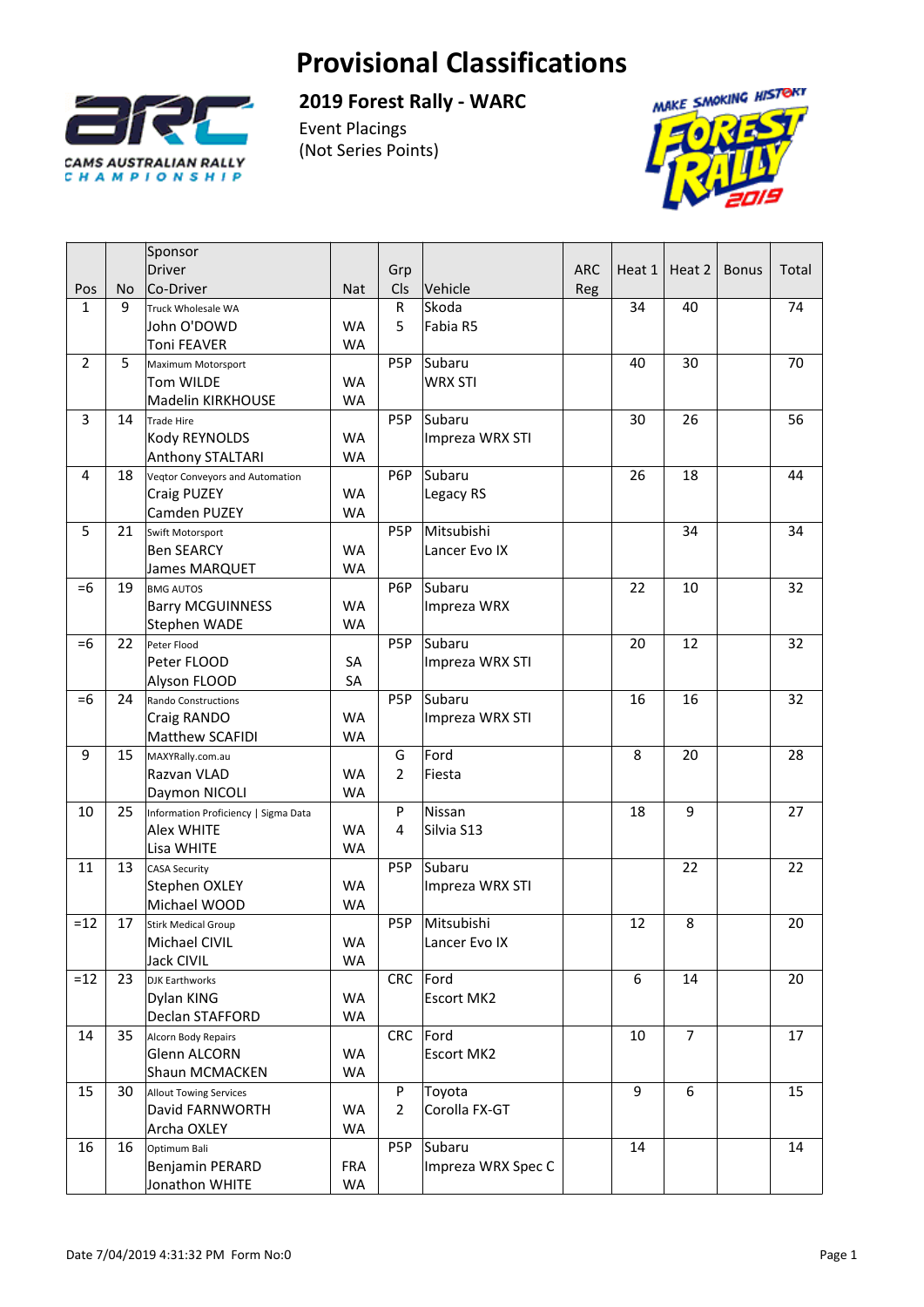|       |           | Sponsor                             |            |              |                  |            |                |                |              |       |
|-------|-----------|-------------------------------------|------------|--------------|------------------|------------|----------------|----------------|--------------|-------|
|       |           | Driver                              |            | Grp          |                  | <b>ARC</b> | Heat 1         | Heat 2         | <b>Bonus</b> | Total |
| Pos   | <b>No</b> | Co-Driver                           | <b>Nat</b> | <b>CIs</b>   | Vehicle          | Reg        |                |                |              |       |
| 17    | 29        | <b>NOROCK</b>                       |            | C            | Toyota           |            | $\overline{7}$ | 5              |              | 12    |
|       |           | <b>Andrew VAN KANN</b>              | <b>WA</b>  | $\mathbf{1}$ | Corolla TE27     |            |                |                |              |       |
|       |           | <b>Steph ESTERBAUER</b>             | <b>WA</b>  |              |                  |            |                |                |              |       |
| $=18$ | 31        | Anthony Chudleigh                   |            | N            | Ford             |            | $\mathcal{P}$  | 4              |              | 6     |
|       |           | Anthony CHUDLEIGH                   | <b>WA</b>  | 3            | Fiesta ST150     |            |                |                |              |       |
|       |           | <b>Tim WRIGHT</b>                   | <b>WA</b>  |              |                  |            |                |                |              |       |
| $=18$ | 34        | <b>Rustic Metal Works</b>           |            | P6P          | Subaru           |            | 4              | $\overline{2}$ |              | 6     |
|       |           | <b>Kelly THOMAS</b>                 | <b>WA</b>  |              | Impreza WRX      |            |                |                |              |       |
|       |           | Dave THOMAS                         | <b>WA</b>  |              |                  |            |                |                |              |       |
| 20    | 26        | <b>Greg Flood Electrical</b>        |            | P            | Mitsubishi       |            | 5              |                |              | 5     |
|       |           | Gregory FLOOD                       | <b>WA</b>  | 4            | Lancer           |            |                |                |              |       |
|       |           | Deeann FLOOD                        | <b>WA</b>  |              |                  |            |                |                |              |       |
| 21    | 36        | Dixon's Auto Tuning Services        |            | P            | Honda            |            | $\mathbf{1}$   | 3              |              | 4     |
|       |           | Stephen DIXON                       | <b>WA</b>  | 3            | Integra          |            |                |                |              |       |
|       |           | Paul VAN DER MEY                    | <b>WA</b>  |              |                  |            |                |                |              |       |
| 22    | 28        | Caviar Catering and Events          |            | P6P          | Subaru           |            | 3              |                |              | 3     |
|       |           | Wayne RICHARDSON                    | <b>WA</b>  |              | Impreza WRX      |            |                |                |              |       |
|       |           | <b>Ash RIDDEN</b>                   | <b>WA</b>  |              |                  |            |                |                |              |       |
| 23    | 27        | <b>Rally Action Driver Training</b> |            | P6P          | Toyota           |            |                | 1              |              | 1     |
|       |           | <b>Mark KELTIE</b>                  | <b>WA</b>  |              | Celica GT4 ST165 |            |                |                |              |       |
|       |           | Graham MOGG                         | <b>WA</b>  |              |                  |            |                |                |              |       |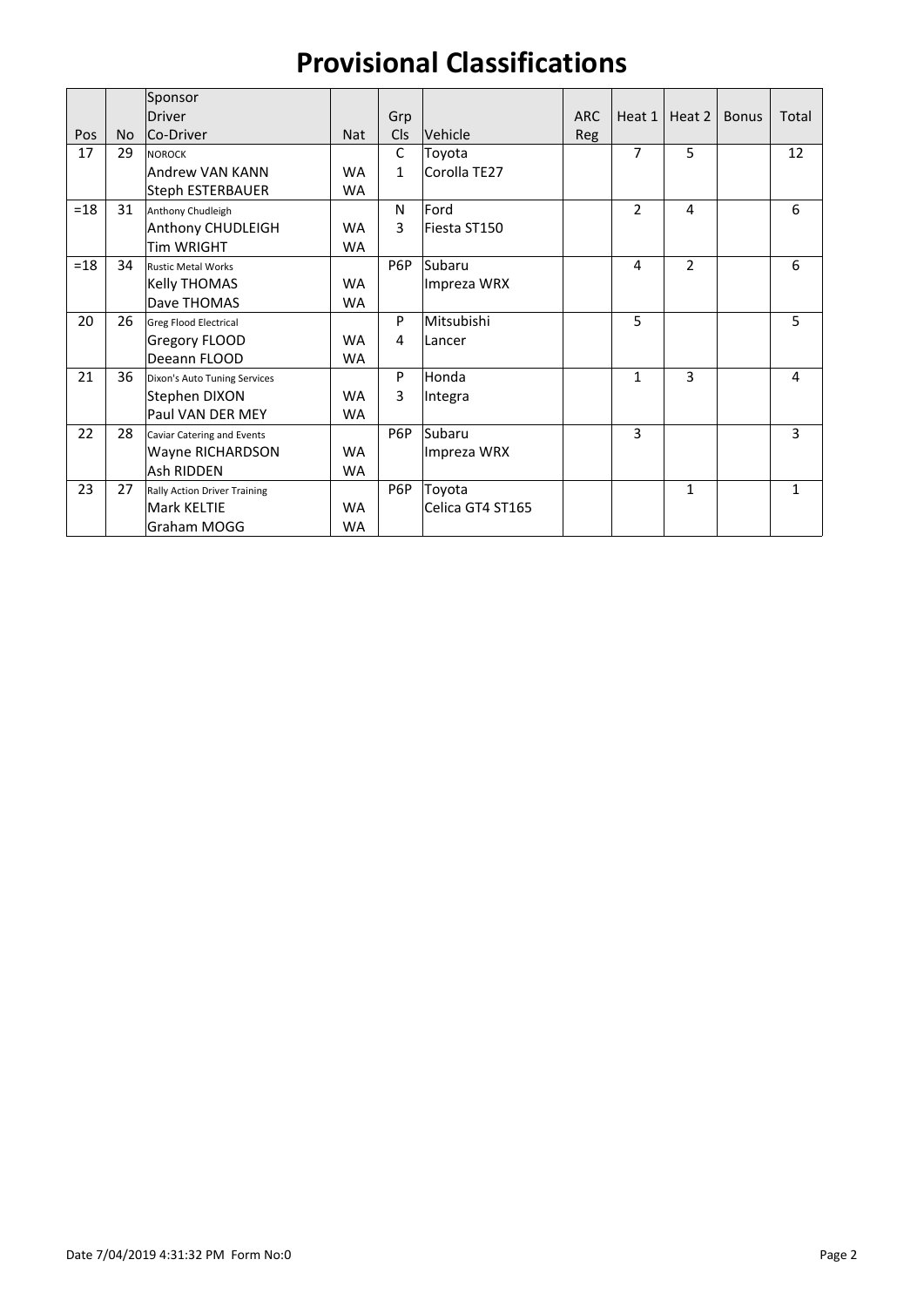

#### **2019 Forest Rally ‐ WARC 2WD**

Event Placings (Not Series Points)



|                |    | Sponsor                              |            |                |                   |            |                |        |              |                |
|----------------|----|--------------------------------------|------------|----------------|-------------------|------------|----------------|--------|--------------|----------------|
|                |    | Driver                               |            | Grp            |                   | <b>ARC</b> | Heat 1         | Heat 2 | <b>Bonus</b> | Total          |
| Pos            | No | Co-Driver                            | <b>Nat</b> | Cls            | Vehicle           | Reg        |                |        |              |                |
| $\mathbf{1}$   | 25 | Information Proficiency   Sigma Data |            | P              | Nissan            |            | 40             | 30     |              | 70             |
|                |    | <b>Alex WHITE</b>                    | <b>WA</b>  | 4              | Silvia S13        |            |                |        |              |                |
|                |    | Lisa WHITE                           | <b>WA</b>  |                |                   |            |                |        |              |                |
| $\overline{2}$ | 15 | MAXYRally.com.au                     |            | G              | Ford              |            | 26             | 40     |              | 66             |
|                |    | Razvan VLAD                          | <b>WA</b>  | $\overline{2}$ | Fiesta            |            |                |        |              |                |
|                |    | Daymon NICOLI                        | <b>WA</b>  |                |                   |            |                |        |              |                |
| 3              | 35 | Alcorn Body Repairs                  |            | <b>CRC</b>     | Ford              |            | 34             | 26     |              | 60             |
|                |    | Glenn ALCORN                         | <b>WA</b>  |                | <b>Escort MK2</b> |            |                |        |              |                |
|                |    | Shaun MCMACKEN                       | <b>WA</b>  |                |                   |            |                |        |              |                |
| $\overline{4}$ | 23 | <b>DJK Earthworks</b>                |            | <b>CRC</b>     | Ford              |            | 20             | 34     |              | 54             |
|                |    | Dylan KING                           | <b>WA</b>  |                | <b>Escort MK2</b> |            |                |        |              |                |
|                |    | Declan STAFFORD                      | <b>WA</b>  |                |                   |            |                |        |              |                |
| 5              | 30 | <b>Allout Towing Services</b>        |            | P              | Toyota            |            | 30             | 22     |              | 52             |
|                |    | David FARNWORTH                      | <b>WA</b>  | $\overline{2}$ | Corolla FX-GT     |            |                |        |              |                |
|                |    | Archa OXLEY                          | <b>WA</b>  |                |                   |            |                |        |              |                |
| 6              | 29 | <b>NOROCK</b>                        |            | С              | Toyota            |            | 22             | 20     |              | 42             |
|                |    | Andrew VAN KANN                      | <b>WA</b>  | $\mathbf{1}$   | Corolla TE27      |            |                |        |              |                |
|                |    | Steph ESTERBAUER                     | <b>WA</b>  |                |                   |            |                |        |              |                |
| $\overline{7}$ | 31 | Anthony Chudleigh                    |            | N              | Ford              |            | 16             | 18     |              | 34             |
|                |    | Anthony CHUDLEIGH                    | <b>WA</b>  | 3              | Fiesta ST150      |            |                |        |              |                |
|                |    | <b>Tim WRIGHT</b>                    | <b>WA</b>  |                |                   |            |                |        |              |                |
| $= 8$          | 26 | <b>Greg Flood Electrical</b>         |            | P              | Mitsubishi        |            | 18             | 12     |              | 30             |
|                |    | Gregory FLOOD                        | <b>WA</b>  | 4              | Lancer            |            |                |        |              |                |
|                |    | Deeann FLOOD                         | <b>WA</b>  |                |                   |            |                |        |              |                |
| $= 8$          | 36 | Dixon's Auto Tuning Services         |            | P              | Honda             |            | 14             | 16     |              | 30             |
|                |    | Stephen DIXON                        | <b>WA</b>  | 3              | Integra           |            |                |        |              |                |
|                |    | Paul VAN DER MEY                     | <b>WA</b>  |                |                   |            |                |        |              |                |
| 10             | 37 | S Technic Specalist Subaru Garage    |            | <b>CRC</b>     | Toyota            |            | 10             | 14     |              | 24             |
|                |    | Damien RYKERS                        | <b>WA</b>  |                | Celica RA40 GT    |            |                |        |              |                |
|                |    | <b>Tammy ADAMS</b>                   | <b>WA</b>  |                |                   |            |                |        |              |                |
| 11             | 38 | <b>Team Oscar</b>                    |            | P              | Mitsubishi        |            | 9              | 10     |              | 19             |
|                |    | Dannielle TURTON                     | <b>WA</b>  | 3              | Lancer            |            |                |        |              |                |
|                |    | <b>Neil TRETHOWEN</b>                | <b>WA</b>  |                |                   |            |                |        |              |                |
| 12             | 32 | <b>Onslow Contracting</b>            |            | P              | Holden            |            | 12             |        |              | 12             |
|                |    | Hugh HARMER                          | <b>WA</b>  | 4              | Commodore VB      |            |                |        |              |                |
|                |    | Karen RUSSELL                        | <b>WA</b>  |                |                   |            |                |        |              |                |
| 13             | 20 | Mike Joss Racing                     |            | <b>CRC</b>     | Nissan            |            | 8              |        |              | 8              |
|                |    | Michael JOSS                         | <b>WA</b>  |                | Silvia S15        |            |                |        |              |                |
|                |    | Megan LOGUE                          | <b>WA</b>  |                |                   |            |                |        |              |                |
| 14             | 33 | <b>Thornlie Towing</b>               |            | <b>CRC</b>     | Daihatsu          |            | $\overline{7}$ |        |              | $\overline{7}$ |
|                |    | <b>Terry HUGHES</b>                  | <b>WA</b>  |                | Charade           |            |                |        |              |                |
|                |    | Monique SMITH                        | WA         |                |                   |            |                |        |              |                |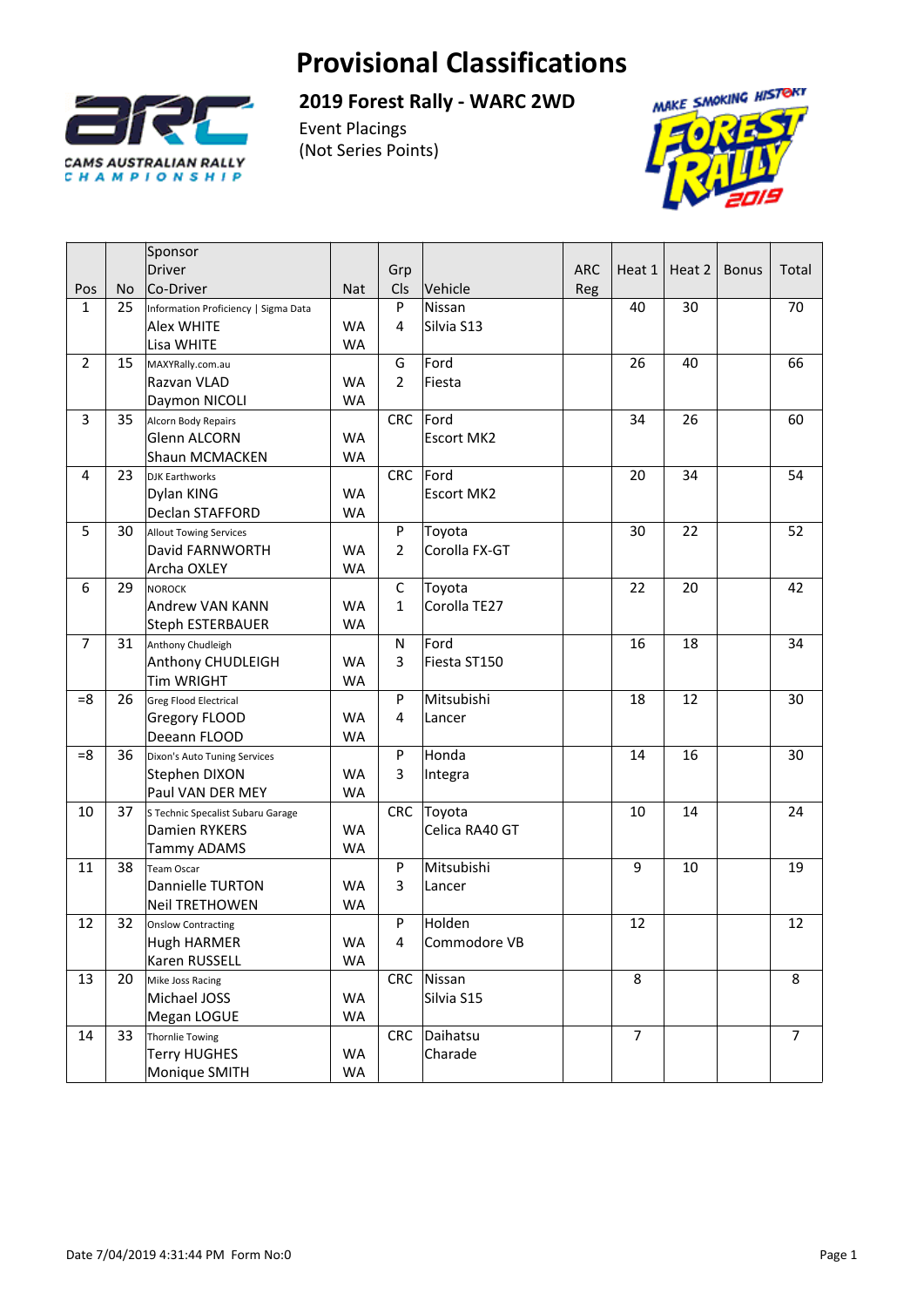

**2019 Forest Rally ‐ Clubman Masters** 

Stage Times Summary

Listed By Classification



| Pos | Ver       | <b>Crew</b>                             | Vehicle              | Cat/       | SS <sub>3</sub> | SS <sub>4</sub> | SS5     | <b>SS6</b> | SS <sub>7</sub> | SS <sub>8</sub> | SS9       | SS10      | Pen $ M$ | Progressive |
|-----|-----------|-----------------------------------------|----------------------|------------|-----------------|-----------------|---------|------------|-----------------|-----------------|-----------|-----------|----------|-------------|
|     | <b>No</b> |                                         |                      | Class      | 10.73km         | .7.85km         | 13.00km | 12.08kml   | 10.73km         | 17.85km         | $0.85$ km | $0.85$ km |          | Totall      |
|     |           | COURTIS - ADAMS                         | Tovota Corolla FX GT | Clb        | 07:56.7         | 13:29.3         | 09:20.7 | 09:33.6    | 07:49.2         | 13:19.7         | 00:54.4   | 00:53.5   |          | 1:03:17.1   |
|     | 39        | RATTENBURY - RATTENBURY Ford Escort MK1 |                      | <b>CIb</b> | 07:51.0         | 13:38.9         | 09:27.3 | 09:38.4    | 07:44.4         | 13:28.4         | 00:50.2   | 00:49.6   |          | 1:03:28.2   |
|     | 40        | <b>STRINGER - BURTON</b>                | Nissan Silvia S13    | Clb        | 07:59.7         | 13:39.2         | 09:28.6 | 09:56.9    | 07:53.0         | 13:33.5         | 00:51.5   | 00:51.5   |          | 1:04:13.9   |
|     | 42        | MILES - MILES                           | Mitsubishi Lancer    | Clb        | 08:22.5         | 14:32.0         | 09:57.6 | 09:53.0    | 08:13.0         | 14:25.3         | 00:51.3   | 00:50.3   |          | 1:07:05.0   |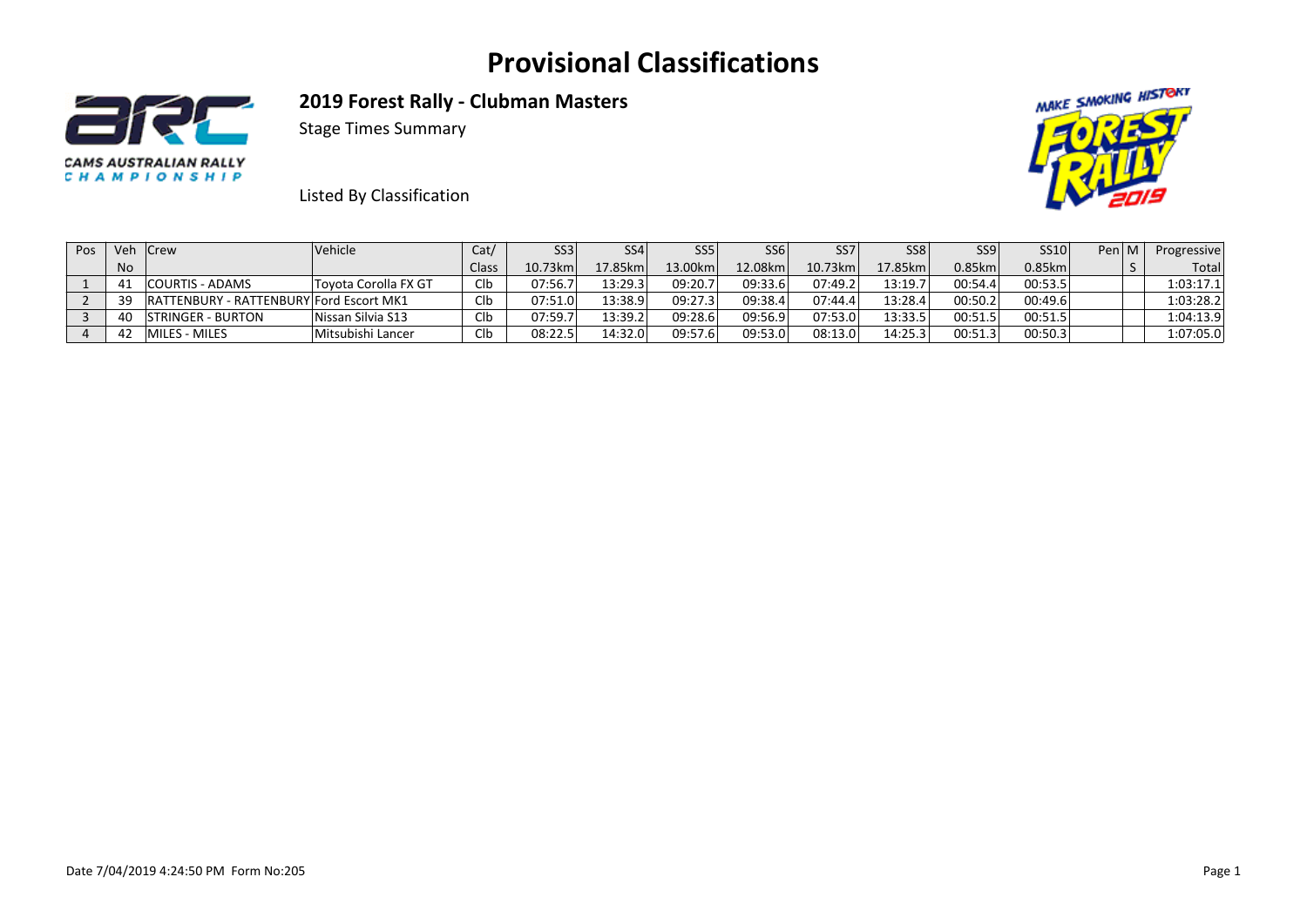

**2019 Forest Rally ‐ Clubman Cup** 

Stage Times Summary





| Pos | Veh Crew |                        | <b>Vehicle</b>  | Cat/  | SS <sub>3</sub> | SS <sub>4</sub> | SS <sub>5</sub> | SS <sub>6</sub> | SS <sub>7</sub> | SS8 <sup>I</sup> | SS <sub>9</sub> | SS10      | Pen   M           | Progressive |
|-----|----------|------------------------|-----------------|-------|-----------------|-----------------|-----------------|-----------------|-----------------|------------------|-----------------|-----------|-------------------|-------------|
|     | No.      |                        |                 | Class | 10.73km         | 17.85kml        | 13.00km         | 12.08km         | $10.73$ km      | 17.85km          | 0.85km          | $0.85$ km |                   | Total       |
|     | 44       | BAYER - MCCAGH         | Hyundai Excel   | Clb   | 08:16.3         | 13:39.3         | 09:43.7         | 09:48.7         | 08:04.2         | 14:01.7          | 00:51.8         |           | $00:50.7$ 00:05.0 | 1:05:21.4   |
|     | 43       | VASS - WHITTLE         | Datsun 1600     | Clb   | 08:08.7         | 14:07.2         | 09:46.2         | 10:01.0         | 07:58.5         | 13:57.1          | 00:52.0         | 00:50.9   |                   | 1:05:41.6   |
|     | 45       | <b>FOWLER - MAYES</b>  | Peugeot 206 GTI | Clb   | 08:16.2         | 14:24.3         | 09:52.0#        | 09:48.8         | 08:13.2         | 14:21.5          | 00:52.4         | 00:51.0   |                   | 1:06:39.4   |
|     | 46       | LAKE - HALL            | Datsun 240Z     | Clb   | 09:37.4         | 15:53.7         | 10:50.4         | 11:06.6         | 08:49.7         | 15:04.4          | 00:57.3         |           | $02:52.4$ 00:10.0 | 1:15:21.9   |
|     |          | VAN KEULE - THOMPSON   | Datsun 180B     | Clb   | 17:52.8         | 15:46.1         | 11:08.4         | 10:47.3         | 08:43.6         | 15:41.0          | 00:57.7         |           | $01:07.6$ 00:05.0 | 1:22:09.5   |
|     | 48       | <b>WRIGHT - WRIGHT</b> | Hyundai Excel   | Clb   | 10:09.7         | 24:23.9         | 11:18.4         | 11:29.6         | 09:19.3         | 15:48.1          | 00:55.6         |           | $00:55.1$ 02:15.0 | 1:26:34.7   |

# Allocated Time \* Missed Stage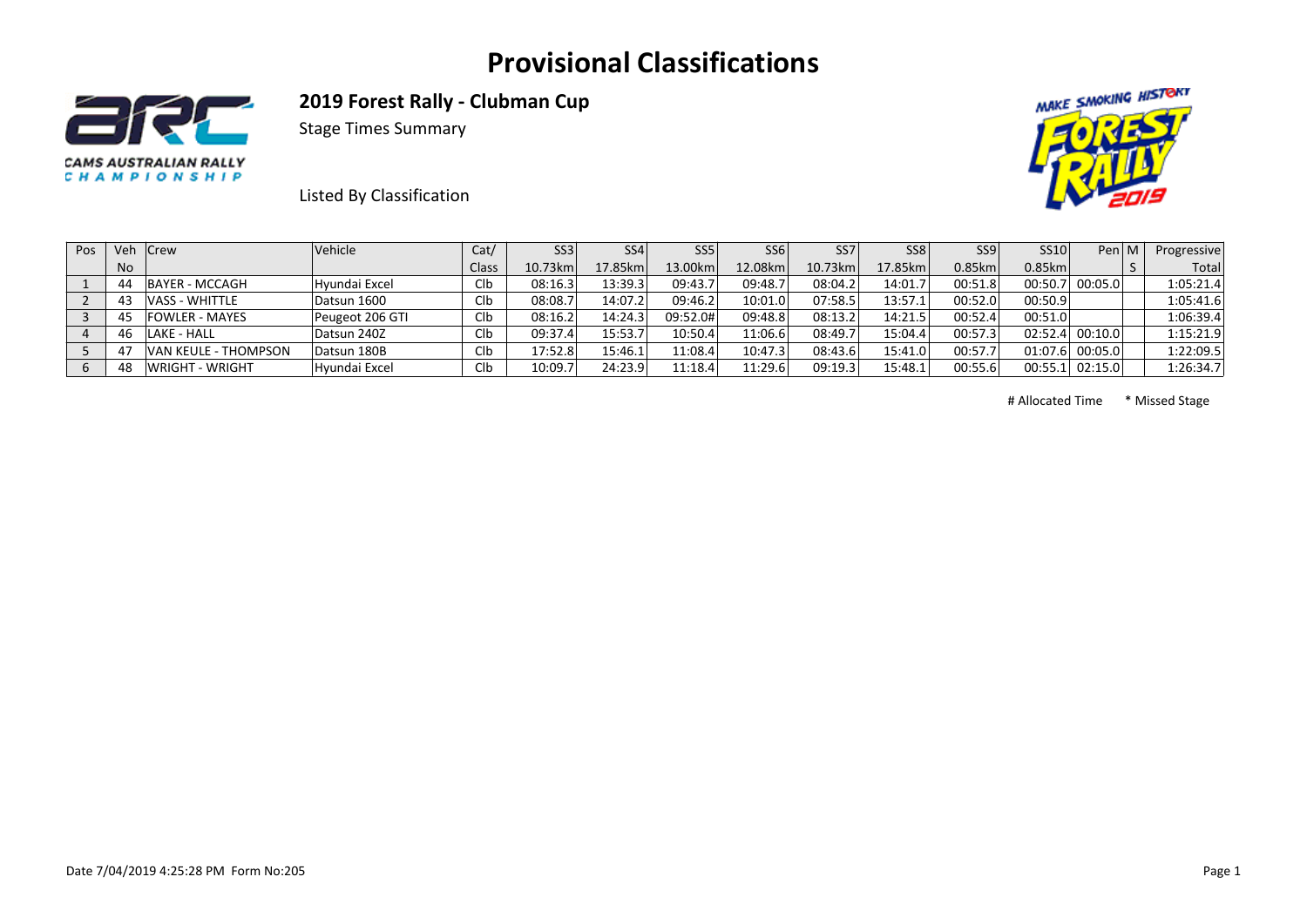

**2019 Forest Rally ‐ WARC** 

Stage Times Summary

Heat 1

Listed By Classification



| Pos            | Veh       | Crew                       | Vehicle                    | Cat/             | SS <sub>1</sub>  | SS <sub>2</sub> | SS <sub>3</sub> | SS <sub>4</sub> | SS <sub>5</sub>  | SS6             | SS <sub>7</sub> | SS <sub>8</sub> | SS <sub>9</sub> | <b>SS10</b> | Pen  M  |    | Progressive      |
|----------------|-----------|----------------------------|----------------------------|------------------|------------------|-----------------|-----------------|-----------------|------------------|-----------------|-----------------|-----------------|-----------------|-------------|---------|----|------------------|
|                | <b>No</b> |                            |                            | Class            | 2.69km           |                 | 2.71km 10.73km  | 17.85km         |                  | 13.00km 12.08km | 10.73km         | 17.85km         | 0.85km          | 0.85km      |         | S. | Total            |
| $\mathbf{1}$   | 5         | <b>WILDE - KIRKHOUSE</b>   | Subaru WRX STI             | P <sub>5</sub> P | 01:51.2          | 01:52.4         | 06:39.2         | 11:24.4         | 07:43.8          | 07:52.1         | 06:23.3         | 10:59.2         | 00:43.4         | 00:43.4     |         |    | 56:12.4          |
| $\overline{2}$ | q         | O'DOWD - FEAVER            | Skoda Fabia R5             | R <sub>5</sub>   | 01:55.6          | 01:52.3         | 07:03.7         | 12:01.9         | 08:09.4          | 08:10.8         | 06:39.8         | 11:37.5         | 00:44.6         | 00:44.6     |         |    | 59:00.2          |
| 3              | 14        | <b>REYNOLDS - STALTARI</b> | Subaru Impreza WRX STI     | P <sub>5</sub> P | 02:04.3          | 02:03.5         | 07:02.9         | 12:12.5         | 08:26.4          | 08:32.7         | 06:57.6         | 12:12.4         | 00:47.6         | 00:46.1     |         |    | 1:01:06.0        |
| $\overline{4}$ | 18        | <b>PUZEY - PUZEY</b>       | Subaru Legacy RS           | P <sub>6</sub> P | 02:07.4          | 02:07.9         | 07:25.5         | 12:55.7         | 08:57.5          | 08:46.5         | 07:04.4         | 12:26.7         | 00:48.5         | 00:48.1     |         |    | 1:03:28.2        |
| 5              | 19        | <b>MCGUINNESS - WADE</b>   | Subaru Impreza WRX         | P <sub>6</sub> P | 02:09.8          | 02:12.1         | 07:25.4         | 12:54.0         | 08:51.7          | 08:57.7         | 07:14.3         | 12:34.7         | 00:50.6         | 00:49.1     |         |    | 1:03:59.4        |
| 6              | 22        | FLOOD - FLOOD              | Subaru Impreza WRX STI     | P <sub>5</sub> P | 02:02.6          | 02:04.6         | 07:25.5         | 12:51.1         | 09:01.1          | 09:09.6         | 07:26.2         | 12:47.0         | 00:45.5         | 00:46.0     |         |    | 1:04:19.2        |
| $\overline{7}$ | 25        | <b>WHITE - WHITE</b>       | Nissan Silvia S13          | P <sub>4</sub>   | 02:07.           | 02:07.1         | 07:17.5         | 12:49.8         | 09:02.1          | 09:02.1         | 07:13.7         | 13:04.8         | 00:51.7         | 00:48.8     |         |    | 1:04:25.3        |
| 8              | 24        | RANDO - SCAFIDI            | Subaru Impreza WRX STI     | P <sub>5</sub> P | 02:05.6          | 02:05.4         | 07:33.7         | 13:01.4         | 08:56.0          | 08:54.8         | 07:22.7         | 12:51.4         | 00:47.7         | 00:47.5     |         |    | 1:04:26.2        |
| 9              | 16        | PERARD - WHITE             | Subaru Impreza WRX Spe     | P <sub>5</sub> P | 02:10.0          | 02:06.9         | 07:41.5         | 12:41.7         | 09:06.9          | 08:49.0         | 07:25.8         | 12:57.5         | 00:48.1         | 00:48.9     |         |    | 1:04:36.3        |
| 10             | 17        | <b>CIVIL - CIVIL</b>       | Mitsubishi Lancer Evo IX   | P <sub>5</sub> P | 02:08.5          | 02:05.0         | 07:37.0         | 13:28.6         | 09:05.8          | 09:05.3         | 07:31.8         | 13:05.7         | 00:48.0         | 00:47.3     |         |    | 1:05:43.0        |
| 11             | 35        | <b>ALCORN - MCMACKEN</b>   | Ford Escort MK2            | <b>CRC</b>       | 02:11.4          | 02:10.0         | 07:38.2         | 13:20.9         | 09:00.4          | 09:18.0         | 07:31.2         | 13:08.7         | 00:49.1         | 00:49.6     |         |    | 1:05:57.5        |
| 12             | 30        | <b>FARNWORTH - OXLEY</b>   | Toyota Corolla FX-GT       | P <sub>2</sub>   | 02:13.5          | 02:10.5         | 07:43.5         | 13:04.3         | 09:04.0          | 09:34.2         | 07:29.1         | 13:10.7         | 00:50.8         | 00:49.7     |         |    | 1:06:10.3        |
| 13             | 15        | <b>VLAD - NICOLI</b>       | <b>Ford Fiesta</b>         | G <sub>2</sub>   | 02:01.5          | 02:00.3         | 07:17.7         | 12:45.8         | 12:04.3          | 09:04.5         | 07:04.8         | 12:40.4         | 00:49.9         | 00:48.6     |         |    | 1:06:37.8        |
| 14             | 29        | VAN KANN - ESTERBAUER      | <b>Toyota Corolla TE27</b> | C <sub>1</sub>   | 02:06.6          | 02:08.0         | 07:47.1         | 13:17.1         | 09:22.9          | 09:29.3         | 07:46.5         | 13:20.4         | 00:49.8         | 00:48.4     |         |    | 1:06:56.1        |
| 15             | 23        | <b>KING - STAFFORD</b>     | Ford Escort MK2            | <b>CRC</b>       | 02:05.7          | 02:03.9         | 07:14.7         | 12:36.1         | 08:39.1          | 09:49.1         | 07:16.5         | 13:45.5         | 01:23.9         | 01:22.7     | 00:50.0 |    | 1:07:07.2        |
| 16             | 26        | FLOOD - FLOOD              | Mitsubishi Lancer          | <b>P4</b>        | 02:16.1          | 02:17.5         | 07:49.0         | 13:33.6         | 09:32.1          | 09:40.4         | 07:43.9         | 13:22.8         | 00:51.0         | 00:49.9     |         |    | 1:07:56.3        |
| 17             | 34        | THOMAS - THOMAS            | Subaru Impreza WRX         | P <sub>6</sub> P | 02:16.2          | 02:17.2         | 07:54.5         | 13:38.7         | 09:18.8          | 09:30.1         | 07:48.1         | 13:42.0         | 00:51.3         | 00:50.8     |         |    | 1:08:07.7        |
| 18             | 28        | <b>RICHARDSON - RIDDEN</b> | Subaru Impreza WRX         | P <sub>6</sub> P | 02:07.6          | 02:10.5         | 07:55.6         | 13:36.5         | 09:14.0          | 09:20.7         | 09:19.6         | 12:54.4         | 00:49.5         | 00:48.1     |         |    | 1:08:16.5        |
| 19             | 31        | <b>CHUDLEIGH - WRIGHT</b>  | Ford Fiesta ST150          | N <sub>3</sub>   | 02:13.7          | 02:10.0         | 08:11.1         | 13:57.5         | 09:52.1          | 09:45.3         | 07:54.2         | 14:02.2         | 00:51.4         | 00:50.2     |         |    | 1:09:47.7        |
| 20             | 36        | <b>DIXON - VAN DER MEY</b> | Honda Integra              | P <sub>3</sub>   | 02:12.2          | 02:08.3         | 08:21.3         | 14:08.4         | 10:07.0          | 10:10.7         | 07:58.4         | 13:45.6         | 00:50.4         | 00:49.5     |         |    | 1:10:31.8        |
| 21             | 27        | <b>KELTIE - MOGG</b>       | Toyota Celica GT4 ST165    | P <sub>6</sub> P | 02:12.6          | 02:12.7         | 08:18.4         | 14:36.9         | 09:45.8          | 09:49.5         | 08:08.6         | 14:10.8         | 00:50.4         | 00:50.1     |         |    | 1:10:55.8        |
| 22             | 32        | <b>HARMER - RUSSELL</b>    | Holden Commodore VB        | P <sub>4</sub>   | 02:30.4          | 02:14.6         | 08:32.5         | 14:26.1         | 10:24.2          | 10:19.0         | 08:08.9         | 14:42.1         | 00:54.1         | 00:52.6     |         |    | 1:13:04.5        |
| 23             | 37        | <b>RYKERS - ADAMS</b>      | Toyota Celica RA40 GT      | <b>CRC</b>       | 02:13.5          | 02:17.4         | 09:08.8         | 15:48.0         | 10:51.7          | 10:46.8         | 08:56.0         | 15:39.2         | 00:52.6         | 00:50.5     |         |    | 1:17:24.5        |
| 24             | 38        | <b>TURTON - TRETHOWEN</b>  | Mitsubishi Lancer          | P <sub>3</sub>   | 02:36.2          | 02:28.6         | 09:30.1         | 16:01.7         | 11:26.2          | 11:01.1         | 09:19.4         | 16:03.8         | 00:56.9         | 00:58.1     | 04:15.0 |    | 1:24:37.1        |
| 25             | 20        | <b>JOSS - LOGUE</b>        | Nissan Silvia S15          | <b>CRC</b>       | 02:09.9          | 02:08.1         | 07:26.3         | 12:48.9         | 08:49.3          | 09:09.6         | 09:49.6*        | 16:33.8*        | $01:53.9*$      | $01:52.7*$  |         | 4  | $(-4)$ 1:12:42.1 |
| 26             | 13        | OXLEY - WOOD               | Subaru Impreza WRX STI     | P <sub>5</sub> P | 02:00.4          | 01:58.0         | 06:59.8         | 12:27.4         | 12:34.3*         | $11:31.1*$      | 09:49.6*        | 16:33.8*        | $01:53.9*$      | $01:52.7*$  |         | 6  | $(-6)$ 1:17:41.0 |
| 27             | 33        | <b>HUGHES - SMITH</b>      | Daihatsu Charade           | <b>CRC</b>       | 02:23.9          | 02:21.1         | 08:32.3         |                 | 14:38.9 12:34.3* | $11:31.1*$      | 09:49.6*        | 16:33.8*        | $ 01:53.9*$     | $01:52.7*$  | 00:15.0 | -6 | $(-6)$ 1:22:26.6 |
|                | 21        | <b>SEARCY - MARQUET</b>    | Mitsubishi Lancer Evo IX   | P <sub>5</sub> P | 01:59.3 02:58.6* |                 | <b>DNF</b>      | <b>DNF</b>      | <b>DNF</b>       | <b>DNF</b>      | <b>DNF</b>      | <b>DNF</b>      | <b>DNF</b>      | <b>DNF</b>  |         |    | <b>DNF</b>       |

# Allocated Time \* Missed Stage